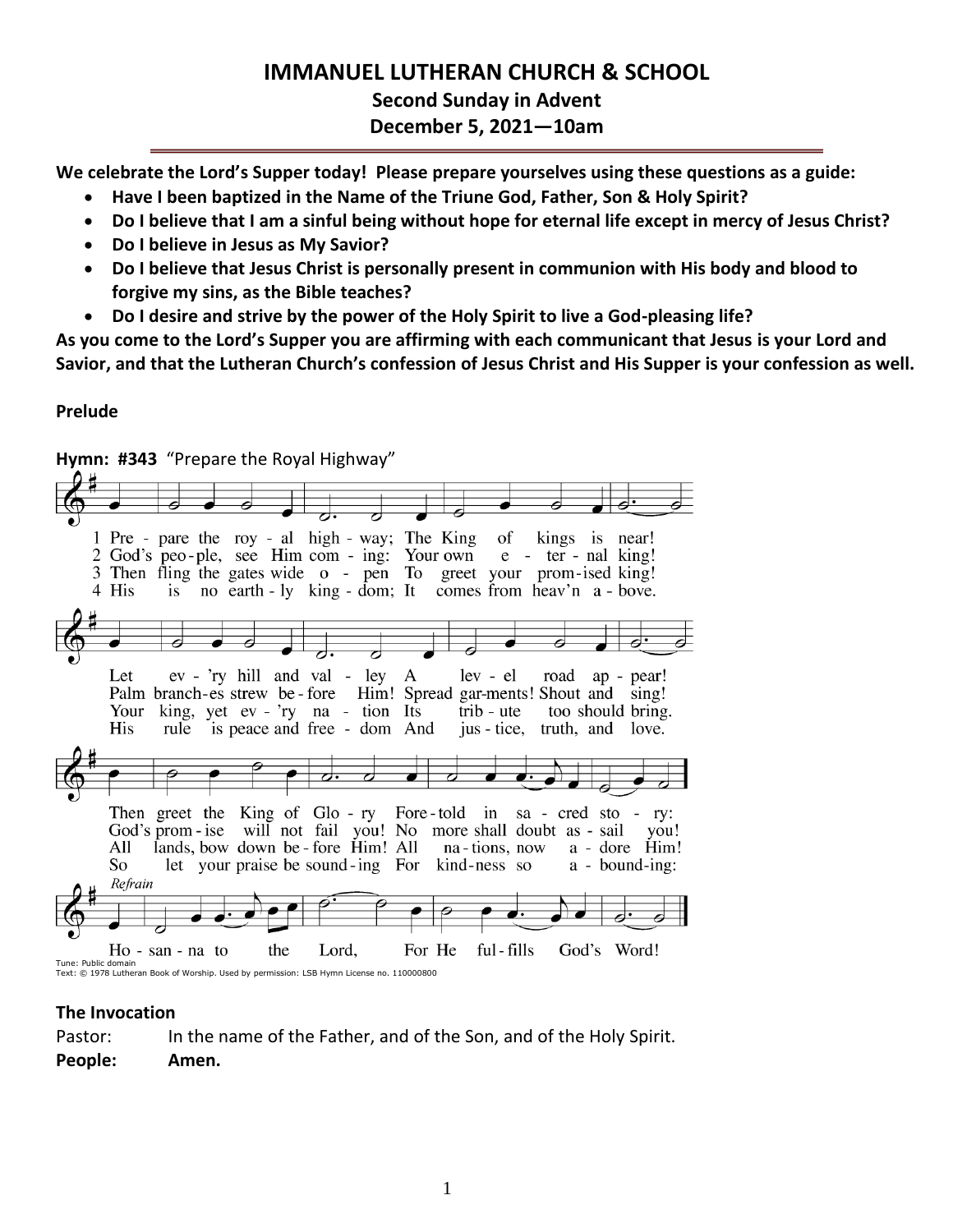# **The Confession of Sins**

Pastor : Beloved in the Lord! Let us draw near with a true heart and confess our sins unto God, our Father, beseeching Him in the name of our Lord Jesus Christ to grant us forgiveness.

Pastor: Our help is in the name of the Lord.

# **People: Who made heaven and earth.**

Pastor: I said, I will confess my transgressions unto the Lord.

**People: And You forgave the iniquity of my sin.**

Pastor: O almighty God, merciful Father,

**All: I, a poor miserable sinner, confess unto You all my sins and iniquities with which I have ever offended You and justly deserve Your temporal and eternal punishment. But I am heartily sorry for them and sincerely repent of them, and I pray You of Your boundless mercy and for the sake of the holy, innocent, bitter, sufferings and death of Your beloved Son, Jesus Christ, to be gracious and merciful to me, a poor sinful being**

#### **The Word of Absolution**

Pastor: Upon this your confession, I, by virtue of my office, as a called and ordained servant of the Word, announce the grace of God unto all of you, and in the stead and by the command of my Lord Jesus Christ, I forgive you all your sins in the name of the Father and of the Son and of the Holy Spirit.

**People: Amen.**

#### **Introit**

Pastor: The voice of one crying in the wilderness: "Prepare the way of the Lord, make His paths straight." Hear, O my people, while I admonish you! O Israel, if you would but listen to me! I am the Lord your God, who brought you up out of the land of Egypt. Open you mouth wide, and I will fill it. But my people did not listen to my voice; Israel would not submit to me. Oh, that my people would listen to me, that Israel would walk in my ways!

**All: Glory be to the Father and to the Son and to the Holy Ghost; as it was in the beginning, is now and ever shall be, world without end. Amen.**

#### **The Kyrie**

**People: Lord, have mercy upon us. Christ, have mercy upon us. Lord, have mercy upon us.**

#### **The Salutation**

Pastor: The Lord be with you.

**People: And with Thy Spirit.**

#### **The Collect for The Day**

Pastor: Let us pray:

**People: Stir up our hearts, O Lord, to make ready the way of Your only-begotten Son, that by His coming we may be enables to serve You with pure minds; through the same Jesus Christ, our Lord, who lives and reigns with You and the Holy Spirit, one God, now and forever. People: Amen.**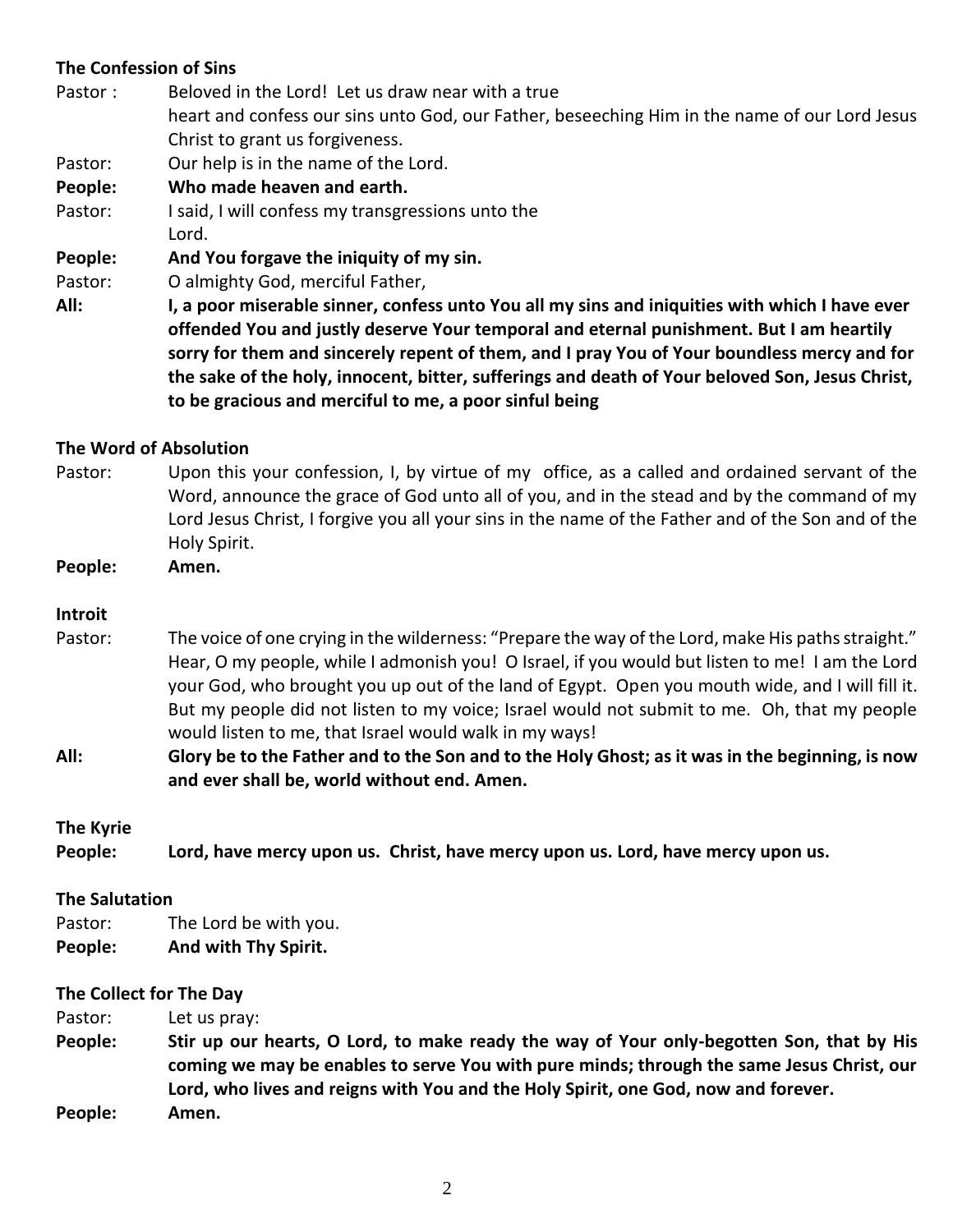# **The Old Testament Reading –** Malachi 3:1-7

<sup>1</sup>"Behold, I send my messenger, and he will prepare the way before me. And the Lord whom you seek will suddenly come to his temple; and the messenger of the covenant in whom you delight, behold, he is coming, says the LORD of hosts.

 $2$  But who can endure the day of his coming, and who can stand when he appears? For he is like a refiner's fire and like fullers' soap.

 $3$  He will sit as a refiner and purifier of silver, and he will purify the sons of Levi and refine them like gold and silver, and they will bring offerings in righteousness to the LORD.

<sup>4</sup> Then the offering of Judah and Jerusalem will be pleasing to the LORD as in the days of old and as in former years.

<sup>5</sup> "Then I will draw near to you for judgment. I will be a swift witness against the sorcerers, against the adulterers, against those who swear falsely, against those who oppress the hired worker in his wages, the widow and the fatherless, against those who thrust aside the sojourner, and do not fear me, says the LORD of hosts.

<sup>6</sup> "For I the Lorp do not change; therefore you, O children of Jacob, are not consumed.

 $7$  From the days of your fathers you have turned aside from my statutes and have not kept

them. Return to me, and I will return to you, says the LORD of hosts. But you say, 'How shall we return?' Pastor: This is the Word of the Lord.

**People: Thanks be to God.**

# **The Gradual**

**All: Rejoice greatly, O daughter of Zion. Shout aloud, O daughter of Jerusalem. Behold, your king is coming to you; righteous and having salvation. Blessed is he who comes in the name of the Lord. From the house of the Lord we bless you.**

# **Epistle Reading –** Philippians 1:2-11

<sup>2</sup> Grace to you and peace from God our Father and the Lord Jesus Christ.

<sup>3</sup>I thank my God in all my remembrance of you, <sup>4</sup> always in every prayer of mine for you all making my prayer with joy, <sup>5</sup> because of your partnership in the gospel from the first day until now.

 $6$ And I am sure of this, that he who began a good work in you will bring it to completion at the day of Jesus Christ.

<sup>7</sup> It is right for me to feel this way about you all, because I hold you in my heart, for you are all partakers with me of grace, both in my imprisonment and in the defense and confirmation of the gospel.

 $8$  For God is my witness, how I yearn for you all with the affection of Christ Jesus.

 $9$ And it is my prayer that your love may abound more and more, with knowledge and all discernment, <sup>10</sup> so that you may approve what is excellent, and so be pure and blameless for the day of Christ, <sup>11</sup> filled with the fruit of righteousness that comes through Jesus Christ, to the glory and praise of God.

Pastor: This is the Word of the Lord.

# **People: Thanks be to God.**

**Special Music:** "Come, thou long-expected Jesus" *Michaela Farnsworth-Solo*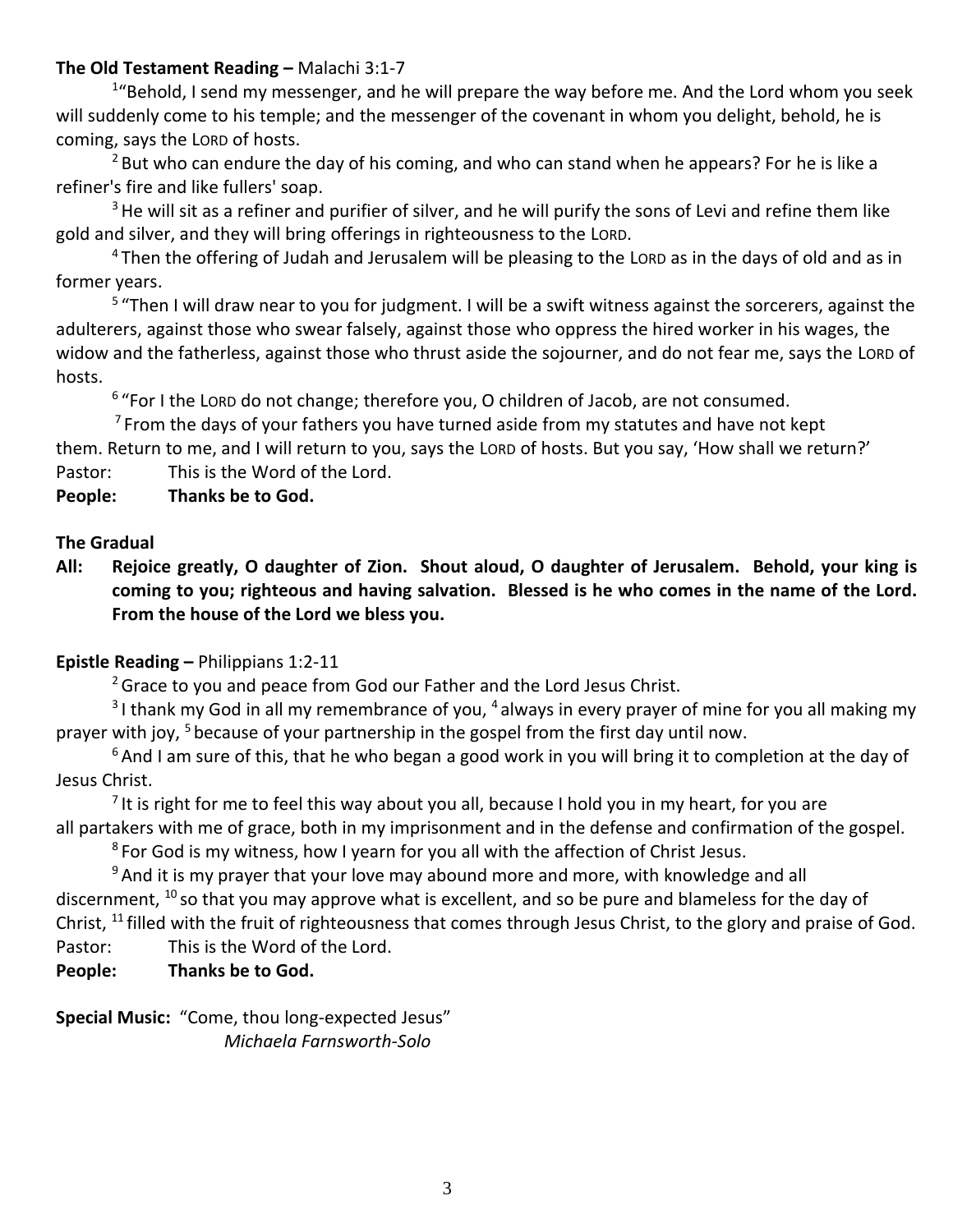# **The Gospel**

Pastor: The Holy Gospel is written in the 3<sup>rd</sup> chapter of St. Luke beginning at the 1<sup>st</sup> verse.

# **♪ People: Glory be to Thee, O Lord!**

<sup>1</sup>In the fifteenth year of the reign of Tiberius Caesar, Pontius Pilate being governor of Judea, and Herod being tetrarch of Galilee, and his brother Philip tetrarch of the region of Ituraea and Trachonitis, and Lysanias tetrarch of Abilene, <sup>2</sup> during the high priesthood of Annas and Caiaphas, the word of God came to John the son of Zechariah in the wilderness.

 $3$  And he went into all the region around the Jordan, proclaiming a baptism of repentance for the forgiveness of sins.

<sup>4</sup> As it is written in the book of the words of Isaiah the prophet, "The voice of one crying in the wilderness: 'Prepare the way of the Lord, make his paths straight.

<sup>5</sup> Every valley shall be filled, and every mountain and hill shall be made low, and the crooked shall become straight, and the rough places shall become level ways, <sup>6</sup> and all flesh shall see the salvation of God.'"

 $7$  He said therefore to the crowds that came out to be baptized by him, "You brood of vipers! Who warned you to flee from the wrath to come?

<sup>8</sup> Bear fruits in keeping with repentance. And do not begin to say to yourselves, 'We have Abraham as our father.' For I tell you, God is able from these stones to raise up children for Abraham.

<sup>9</sup> Even now the axe is laid to the root of the trees. Every tree therefore that does not bear good fruit is cut down and thrown into the fire."

 $10$  And the crowds asked him, "What then shall we do?"  $11$  And he answered them, "Whoever has two tunics is to share with him who has none, and whoever has food is to do likewise."

 $12$  Tax collectors also came to be baptized and said to him, "Teacher, what shall we do?"

 $13$  And he said to them, "Collect no more than you are authorized to do."

 $14$  Soldiers also asked him, "And we, what shall we do?" And he said to them, "Do not extort money from anyone by threats or by false accusation, and be content with your wages."

<sup>15</sup> As the people were in expectation, and all were questioning in their hearts concerning John, whether he might be the Christ, <sup>16</sup> John answered them all, saying, "I baptize you with water, but he who is mightier than I is coming, the strap of whose sandals I am not worthy to untie. He will baptize you with the Holy Spirit and fire.

<sup>17</sup> His winnowing fork is in his hand, to clear his threshing floor and to gather the wheat into his barn, but the chaff he will burn with unquenchable fire."

<sup>18</sup> So with many other exhortations he preached good news to the people.

<sup>19</sup> But Herod the tetrarch, who had been reproved by him for Herodias, his brother's wife, and for all the evil things that Herod had done, <sup>20</sup> added this to them all, that he locked up John in prison.

Pastor: This is the Gospel of our Lord.

**People: Praise be to Thee, O Christ!**

# **The Nicene Creed**

**All: I believe in one God, the Father almighty, maker of heaven and earth and of all things visible and invisible. And in one Lord Jesus Christ, the only-begotten Son of God, begotten of his Father before all worlds, God of God, Light of Light, very God of very God, begotten, not made, being of one substance with the Father, by whom all things were made; who for us men and for our salvation came down from heaven and was incarnate by the Holy Spirit of the virgin Mary and was made man; and was crucified also for us under Pontius Pilate. He suffered and was buried. And the third day He rose again according to the Scriptures and ascended into heaven and sits at the right hand of the Father. And He will come again with glory to judge both the living and the dead, whose kingdom will have no end. And I believe in the Holy Spirit, the Lord and giver of life, who proceeds from the Father**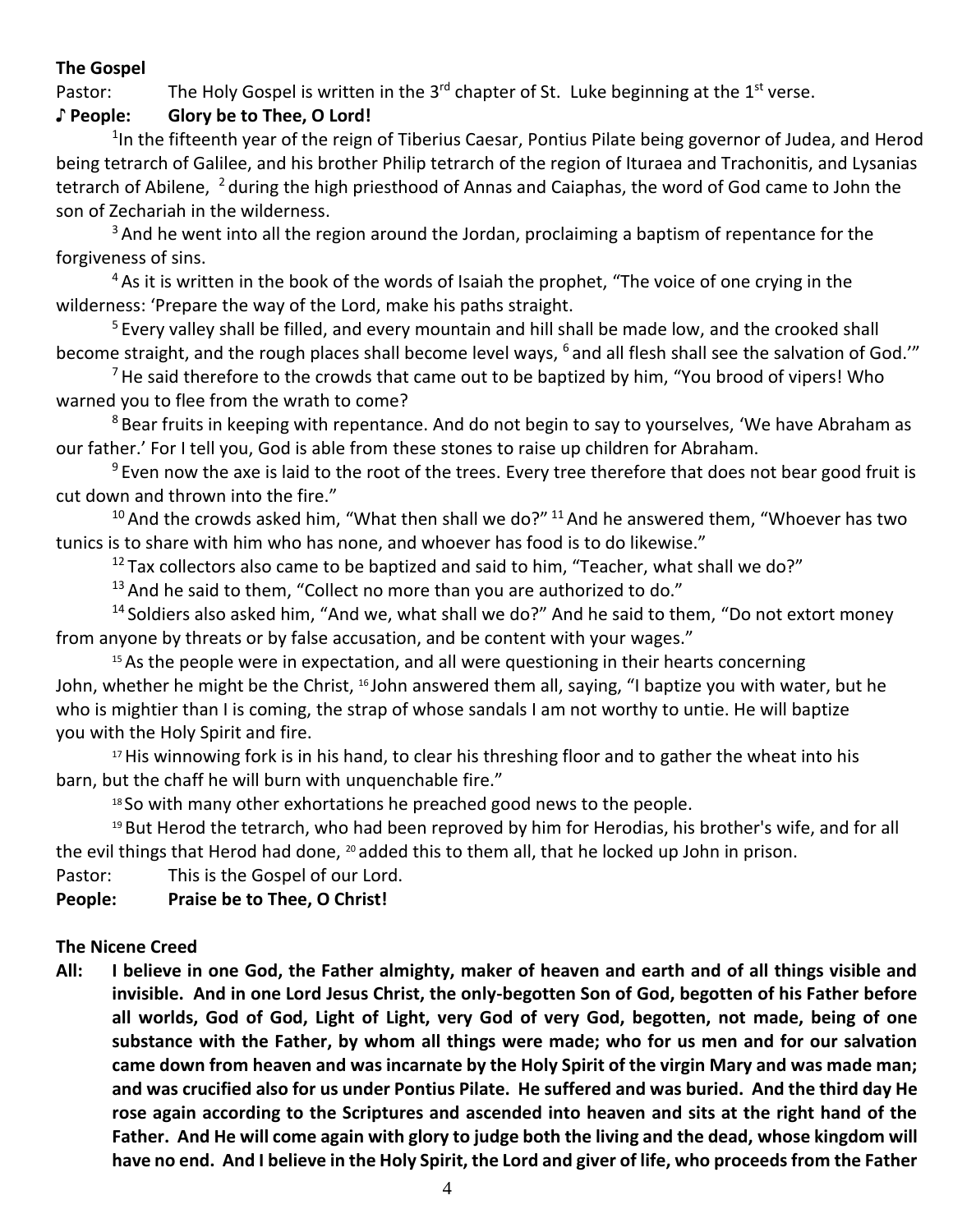**and the Son, who with the Father and the Son together is worshiped and glorified, who spoke by the prophets. And I believe in one holy Christian and apostolic Church, I acknowledge one Baptism for the remission of sins, and I look for the resurrection of the dead and the life of the world to come. Amen.**



**Sermon –** "How John Prepares the Way" *Luke 3:1-20*

# **I. By Identifying the brood of vipers**

- A. The brood then
- B. You are that brood now.

# **II. You are the brood of the Spirit**

- A. John preached a baptism of repentance.
- 1. A man changes his mind about sin
- 2. John baptized for "the forgiveness of sins"
	- B. Jesus baptism gives you His Holy Spirit
		- 1. Yours is the death of Jesus Christ
		- 2. Yours is the resurrection of Jesus for your justification.

#### **The Offertory**

**All: Create in me a clean heart, O God, and renew a right Spirit within me. Cast me not away from Thy presence, and take not Thy Holy Spirit from me. Restore unto me the joy of Thy Salvation; and uphold me with Thy free Spirit. Amen.**

# **Offering**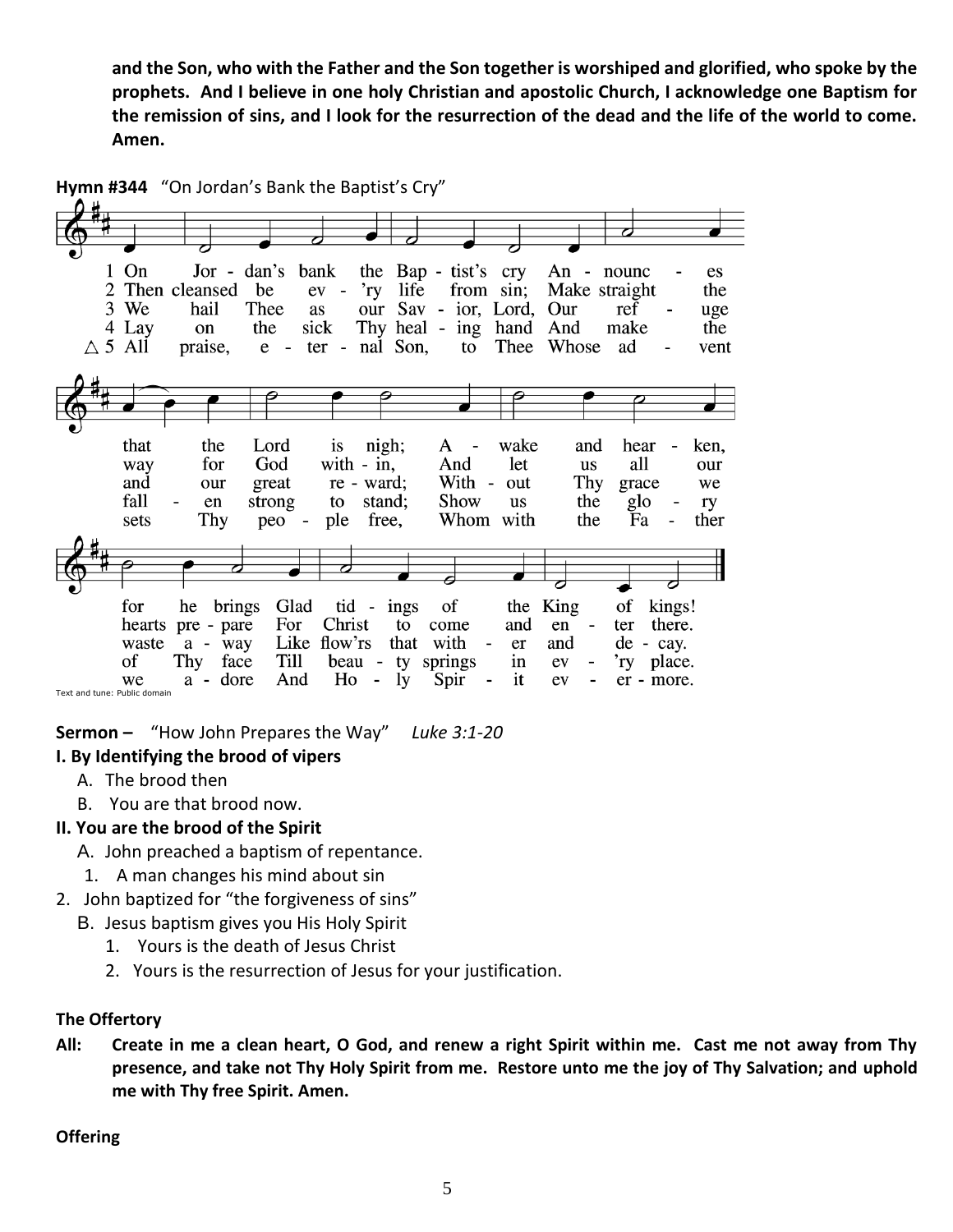# **The Prayers**

Peace & comfort for the family of Randy, neighbor of Frank & Faith Plumb Healing from surgery for Richard Seedroff Healing for Wilma Meyferth Healing for Riley & Bailey, victims of shooting at MI High School, friend of Pastor Farnsworth's sister Dr's wisdom for vertigo treatments for Beth Hutches

(*Please help us keep our attendance numbers accurate by filling out the attendance cards and putting in basket on the way out.)*

# **The Lord's Prayer**

**All: Our Father who art in heaven, hallowed be Thy name, Thy kingdom come, Thy will be done on earth as it is in heaven; give us this day our daily bread; and forgive us our trespasses as we forgive those who trespass against us; and lead us not into temptation, but deliver us from evil. For thine is the kingdom and the power and the glory forever and ever. Amen.**

# **The Words of Institution**

Pastor: Our Lord Jesus Christ, on the night when He was betrayed, took bread, and when He had given thanks, he broke it and gave it to the disciples and said: "Take, eat; this is My body, which is given for you. This do in remembrance of Me." In the same way also He took the cup after supper, and when He had given thanks, He gave it to them, saying: "Drink of it, all of you; this cup is the New Testament in My blood, which is shed for you for the forgiveness of sins. This do, as often as you drink it, in remembrance of Me."

# **Pax Domini**

Pastor: The peace of the Lord be with you always.

**People: Amen.**

# **Agnus Dei**

**People: O Christ, Thou Lamb of God, that takest away the sin of the world, have mercy upon us. O Christ, Thou Lamb of God, that takest away the sin of the world, have mercy upon us. O Christ, Thou Lamb of God, that takest away the sin of the world, grant us Thy peace. Amen.**

# **Distribution**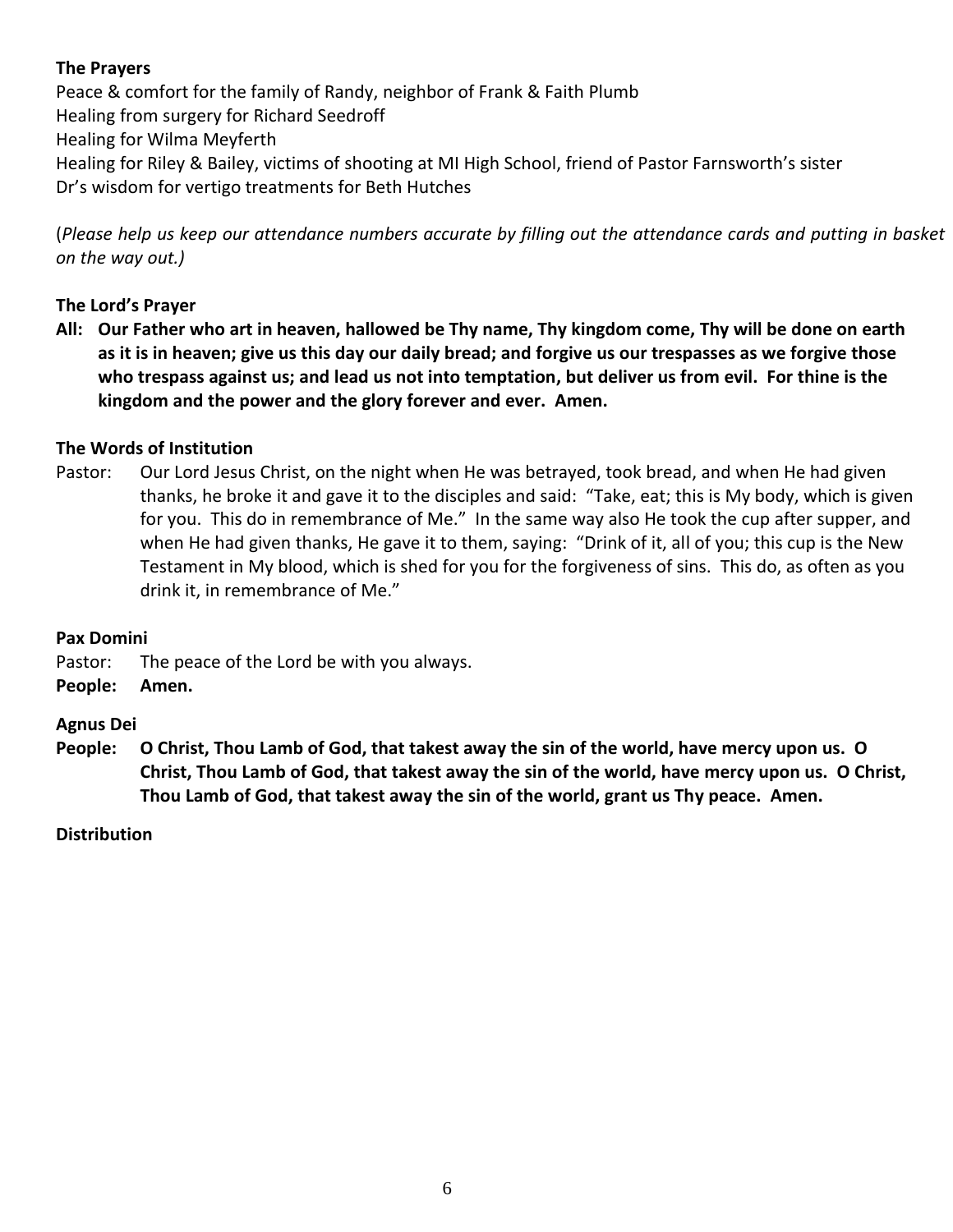

#### **Nunc Dimittis**

**People: Lord, now lettest Thou Thy servant depart in peace according to Thy word, for mine eyes have seen Thy salvation, which Thou hast prepared before the face of all people, a light to lighten the Gentiles and the glory of Thy people Israel. Glory be to the Father and to the Son and to the Holy Ghost; as it was in the beginning, is now, and ever shall be, world without end. Amen**

#### **Thanksgiving**

Pastor: O give thanks unto the Lord, for He is good,

#### **People: and His mercy endureth forever.**

Pastor: Let us pray.

We give thanks to You, almighty God, that You have refreshed us through this salutary gift, and we implore You that of Your mercy You would strengthen us through the same in faith toward You and in fervent love toward one another; through Jesus Christ, Your Son, our Lord, who lives and reigns with You and the Holy Spirit, one God, now and forever.

**People: Amen.**

#### **Salutation and Benedicamus**

- Pastor: The Lord be with you**.**
- **People: And with thy spirit.**
- Pastor: Bless we the Lord.
- **People: Thanks be to God.**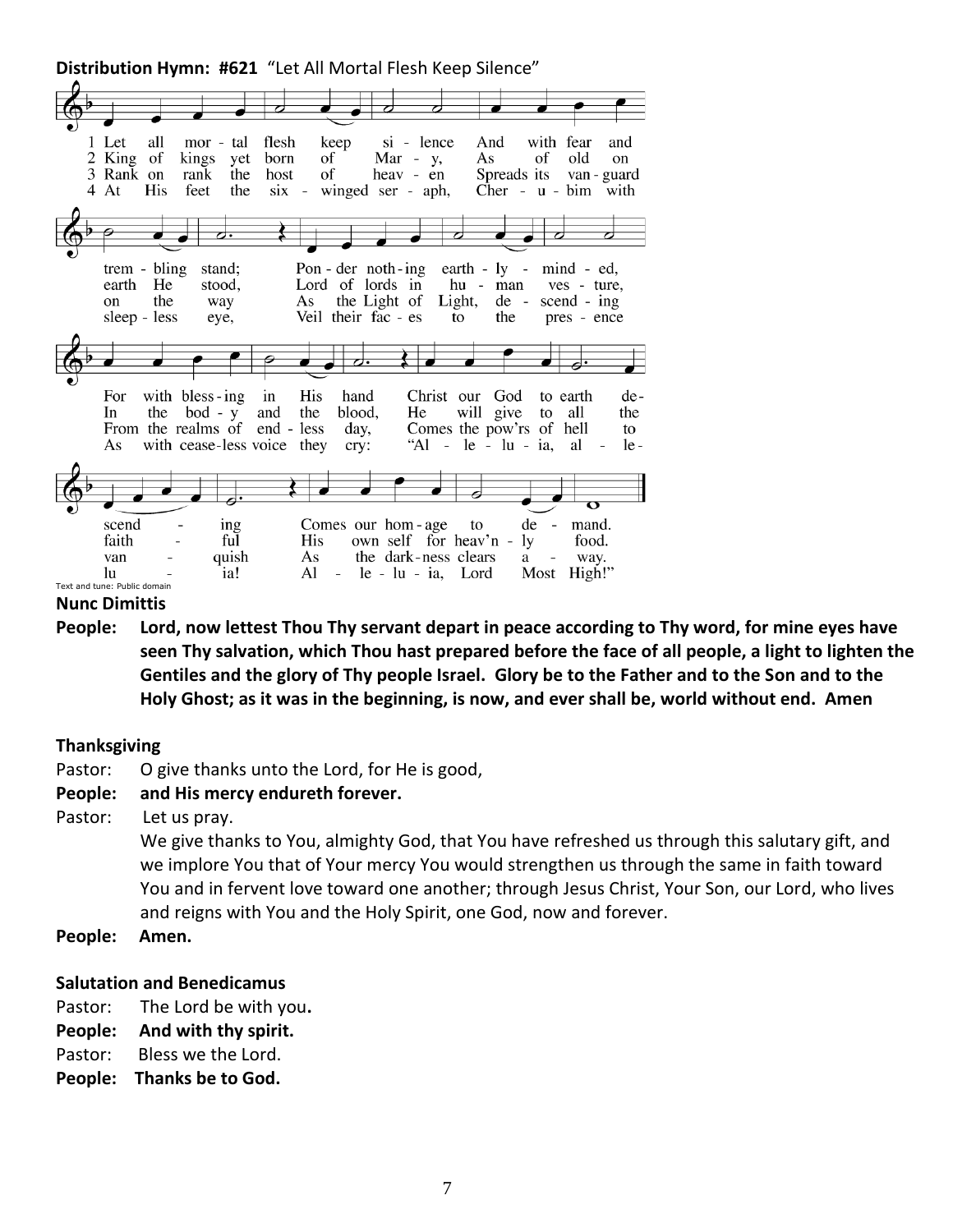# **The Benediction**

Pastor: The Lord bless you and keep you.

The Lord make His face shine upon you and be gracious unto you. The Lord lift up His countenance upon you and give you peace.

**People: Amen, Amen, Amen!**

**The Closing Hymn #349** "Hark the Glad Sound"



**Altar flowers are placed to the glory of God and in memory of Hazel Palton, mother of Beverly Mueller-Mackey**

*The Hispanic Congregation wants to give thanks to this beautiful family of Immanuel. Each one of you reflects the love of Jesus Christ and together we will grow the kingdom of God Happy Thanksgiving!!! Blessings Pastor Miguel and Katherine* 

*Services will be live-streamed and a recording of service will be posted by the end of the day.* 

# *Please keep the church office updated on prayers that have been asked to be kept on indefinitely, military and ones for continued healing or cancer treatments.*

#### **Continued Prayers**

Peace & comfort for the family of Bob & Barbara Hendricksen, Barbara is the cousin of Kathy Begley Peace & comfort for the family of John Werner, neighbor of Jerry & Kathy Begley Prayers for smooth relocation and transition for the Bingamon family, from St. Louis, MO We pray to God our Lord for the new Hispanic Mission in Immanuel and that through the Holy Spirit he will give us guidance to share the Gospel with new families. Employment for those struggling to find a job

#### **Healing**

Carol Lee, sister of Richard Seedroff Ray Dempsey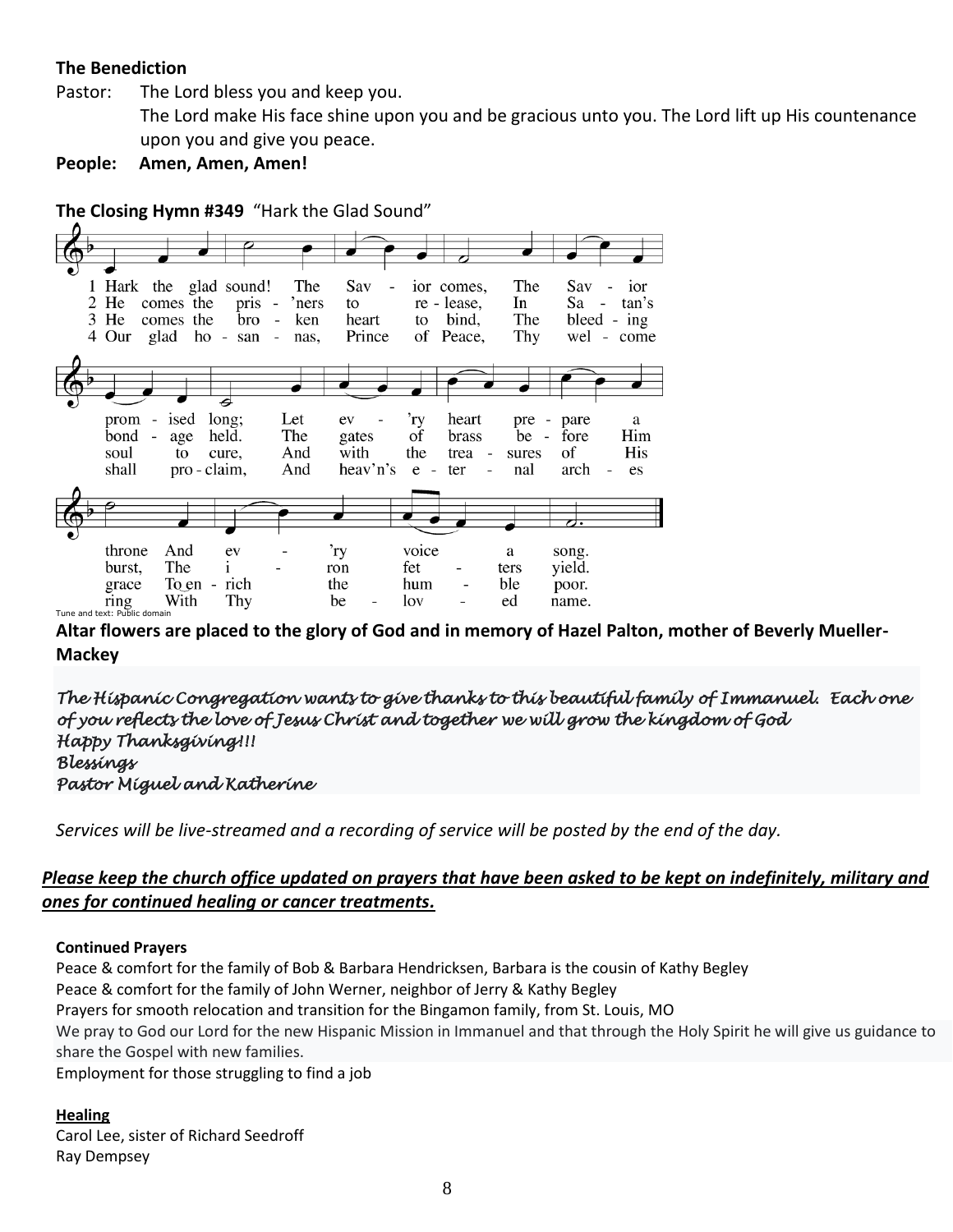#### **Battling with Cancer or Serious Illness**

Dr. Khalid Mahmood, father of Farrah Briggs Richard Seedroff Barbara Knott Amber, mother of Emma Bieske Yvonne Lenzen, grandmother of Grace Sierra Gloria McNail, aunt of Susan Tumlin Cheryl Ford Pat, suffering with dementia, Aunt of Beth Hutches Joann, friend of Beth Hutches Anona, friend of Susan Tumlin Cathy Nichols with terminal cancer, mother of Cathy Wilson Raymond, brother of Barbara LaVere David, brother of Larry Habeck Barbara LaVere Tracy, cousin of Jacquelyn Hahn Lisa Steinbrueck, niece of the Steinbrueck's Alan Sparks Don Swisher, step-father of Larry Habeck Bill, (w/brain cancer) uncle of Brian Littrel David Parkinson, brother of Betty Loraamm Tom Meyferth

> **PRAYERS FOR THOSE SERVING OUR COUNTRY Safety for… and strength for families:**

Matthew Reikowski as he is deployed on the Carl S. Vinson Logan Crouse, US Army, great-nephew of Joan Crouse, stationed at Ft. Campbell in NC Carson Crouse, US Army, great-nephew of Joan Crouse, stationed at Ft. Bragg Samuel Drake, Captain stationed at Holloman AFB in Alamogordo, NM, son of Kerry Drake Xander Ritter, USMC, deployed to Okinawa, Japan Matthew Albers, Major in USAF and in command in Sacramento, CA, son of Deb Albers Gavin Mattson, para-rescue man, stationed in the Panhandle of FL, grandson of Edith Mattson Jeremy Brockmeier (USMC) & family, stationed in South Korea, son of Jerry and Janice Brockmeier

#### **PRAYERS FOR OUR FAMILIES**

Sunday: Ray & Beth Kelp Monday: Michael & Shauna Kenyon, Eliza, Mary, Jessica, Grace Tuesday: Dennis & Jennifer Kim, Ava, Natalie, Brady Wed: Ron Klettlinger Thursday: Robert & Marcia Kneusel, Alyson, Julia, Danielle Friday: Sandra Kopitzke Saturday: Ruth Krause

#### **PRAYERS FOR OUR SCHOOL STUDENTS & FAMILIES**

|        | Sunday Lily Habbeshaw                 |
|--------|---------------------------------------|
|        | Monday: Claire Hall                   |
|        | Tuesday: Jacob, Lukas & Noah Hardesty |
| Wed:   | Yaliana Hernandez                     |
| Thurs: | RaeLynn & Ronald Hockman              |
|        | Friday: Harrison Howells              |
|        | Saturday Ellena Iturriaga             |